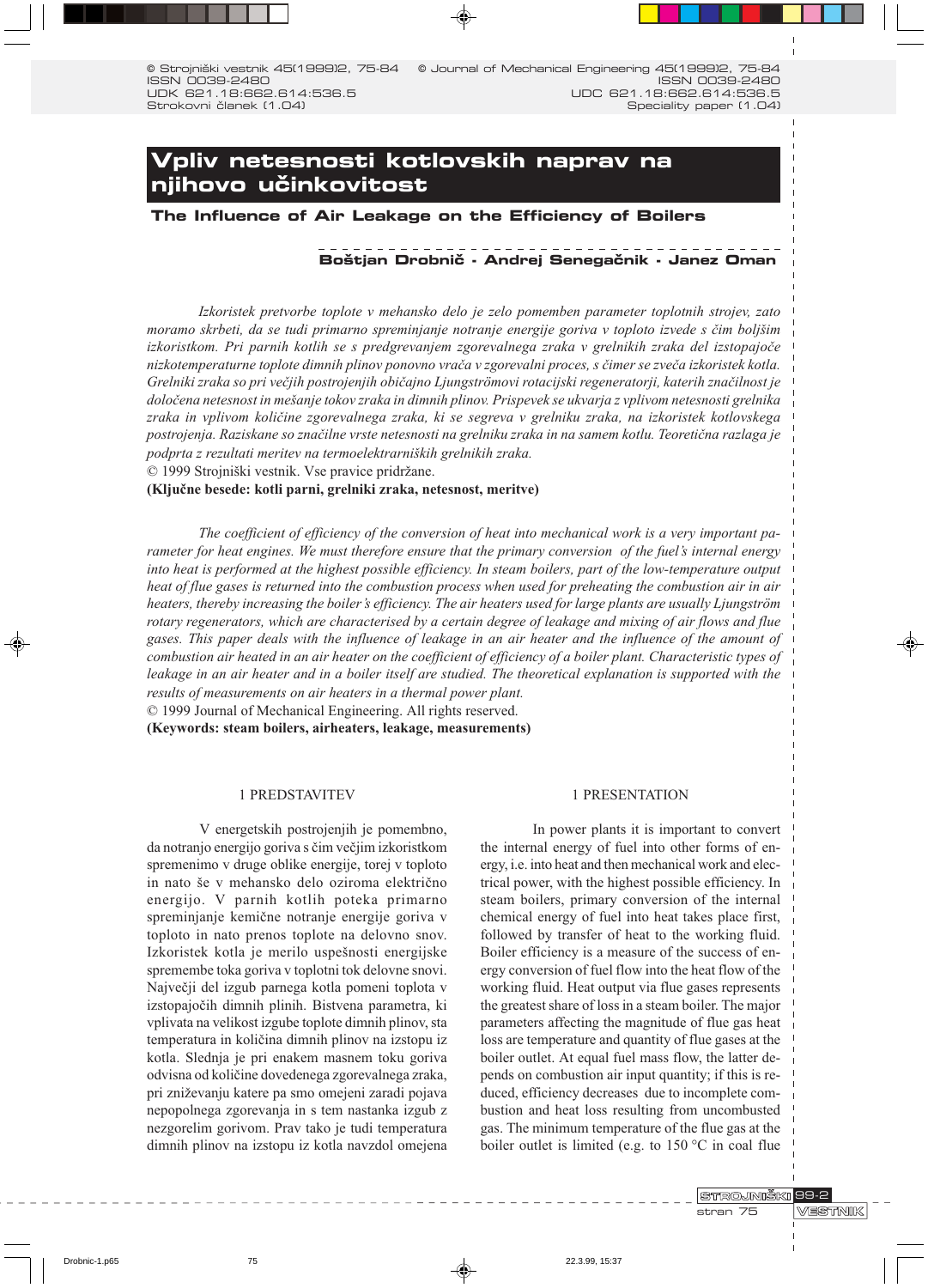(npr. na  $150^{\circ}$ C pri premogovih dimnih plinih) zaradi možnosti pojava nizkotemperaturne korozije kotlovskega postrojenja in zaradi potrebnega vzgona dimnih plinov ob vstopu v ozračje. V kotlih z grelnikom vode je temperatura dimnih plinov na izstopu iz kotla odvisna od temperature v grelniku vode. Pri visokotlačnih postrojenjih, ki imajo regenerativno segrevanje napajalne vode, je temperatura vode, ki vstopa v kotel, lahko višja od  $250$  °C. Če tej temperaturi dodamo še potrebno temperaturno razliko za prehod toplote iz dimnih plinov, na primer 100 °C, dobimo temperaturo dimnih plinov za zadnjim grelnikom vode, ki je višja od 350 °C. Izstopna temperatura dimnih plinov bi bila v takem primeru za 200 °C višja, kakor to zahteva tehnološki minimum. Posledica takih temperatur so pretirano velike izgube s toploto dimnih plinov, npr. prek 20 % pri uporabi velenjskega lignita. Zmanjšamo jih z regenerativnim gretjem zraka, pri katerem se del toplote dimnih plinov prenaša na svež zgorevalni zrak in se tako vrača v proces zgorevanja. Pri večjih kotlih so grelniki zraka običajno rotacijski Ljungströmovi regeneratorji. Njihov glavni del je rotor, sestavljen iz paketov valovite pločevine, ki zaradi vrtenja prehajajo iz toka vročih dimnih plinov, od katerih sprejemajo toploto, v tok hladnega zraka, kateremu oddajajo shranjeno toploto. Bistvena posledica regenerativnega gretja zraka je zmanjševanje izgub s toploto dimnih plinov in s tem zvečanje izkoristka kotla. Višja temperatura zgorevalnega zraka pa poleg tega dviga srednjo razpoložljivo temperaturo dimnih plinov in s tem njihovo eksergijo. Žal pa večje eksergije dimnih plinov ne moremo neposredno izkoristiti, ker je temperaturni nivo sveže pare od 400 °C do 500 °C nižji od temperatur v kurišču. So pa zaradi višje srednje temperature dimnih plinov in višjih temperaturnih razlik med dimnimi plini in vodno paro ogrevalne površine v kotlu manjše.

V prispevku je teoretično predstavljen vpliv netesnosti kotla in regenerativnega grelnika zraka na uspešnost postopka regeneracije. Raziskan je tudi vpliv spremembe količine zraka, ki se segreva v grelniku zraka. Kot praktičen primer so prikazane spremembe delovnih razmer po večletnem obratovanju termoelektrarniških grelnikov zraka.

# 2 PRETOKI ENERGIJ SKOZI **GRELNIK ZRAKA**

V grelniku zraka dimnim plinom odvzamemo določeno količino toplote in jo vrnemo v proces zgorevanja. S tem zvečamo entalpijo dimnih plinov pri zgorevanju  $H_{th}$ , ki je določena z enačbo:

gases) due to the possibility of low-temperature corrosion of the boiler plant and the required buoyancy of flue gases on their entry into the atmosphere. In boilers with air heaters, the temperature of the flue gases at the boiler outlet depends on temperature in the economizer. In high-pressure plants with regenerative heating of feed water, the temperature of the water entering the boiler can exceed 250 °C. If the required temperature difference for heat transfer from flue gases, e.g. 100 °C, is added to this temperature, a flue gas temperature of more than  $350 \degree C$  is obtained after the last water heater. The flue gas outlet temperature would in this case be 200 °C higher than required by the technological minimum. The result of such temperatures are excessively large losses of flue gas heat, e.g. over 20 % if Velenje lignite is used. These can be reduced using regenerative air heating. whereby part of the flue gas heat is transferred to fresh combustion air and is thus returned to the combustion process. In large boilers, the air heaters are usually rotary Ljungström regenerators. Their main part is a rotor composed of packets of corrugated sheet metal which due to the rotation pass from the flow of hot flue gases, from which they receive heat, into the flow of hot air, into which they emit stored heat. The most important result of regenerative air heating is a reduction of loss via flue gas heat and the resulting increase in boiler efficiency. In addition, the higher temperature of the combustion air also increases the mean available flue gas temperature and therefore their exergy. Unfortunately, the higher exergy of flue gases cannot be exploited directly because the temperature of the fresh steam is 400 °C to 500 °C lower than the temperature in the combustion chamber. However, due to the larger mean flue gas temperature and higher temperature differences between the flue gases and the steam, the heating surfaces in the boiler are smaller.

This paper presents a theoretical analysis of the influence of boiler leakage and regenerative air heaters on the success of the regeneration process. The influence of changes in the quantity of air heated in the air heater is also studied. Changes in operating conditions after several years of operation of air heaters in thermal power plants are presented as a practical example.

# **2 ENERGY FLOWS THROUGH** THE AIR HEATER

In the air heater, a certain amount of heat is taken from the flue gases and returned to the combustion process. This increases the enthalpy of flue gases in combustion  $H_{th}$ , which is determined by the equation:

$$
H_{th} = H_i + h_g \left( T_g \right) + \lambda m_{g,\text{min}} h_g \left( T_g \right) \quad \text{kJ/kg}_{\text{govivalfield}} \tag{1}.
$$

#### 99-2 STROJNIŠKI VESTNIK **76** stran

Drobnic-1.p65

76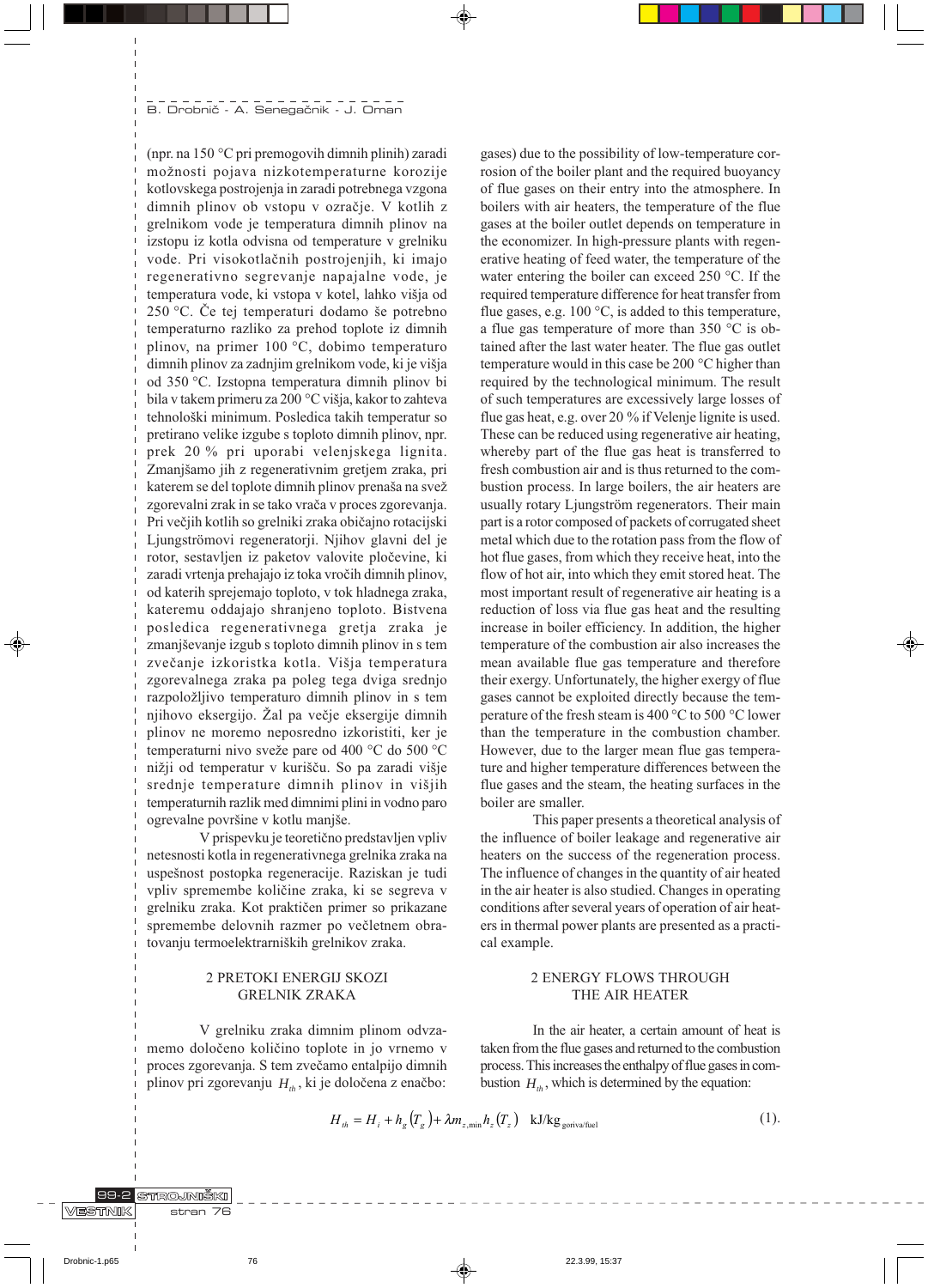Kurilnost goriva  $H_i$  je konstantna, entalpija goriva  $h_{\alpha}$  pa je zelo majhna v primerjavi z drugima dvema členoma. Zato lahko povečamo entalpijo dimnih plinov H., samo s segrevanjem zraka, torej s povečevanjem entalpije  $h_{\gamma}$ . Enačbo (1) lahko predstavimo grafično v entalpijskem diagramu na sliki 1.

The calorific value of fuel  $H_i$  is constant, while fuel enthalpy  $h<sub>e</sub>$  is very small in comparison with the other two terms. The flue gas enthalpy  $H_{th}$  can therefore be increased only by heating air, i.e. by increasing enthalpy  $h_{\text{z}}$ . Equation (1) is presented graphically in the enthalpy diagram in Figure 1.



Sl. 1. Energijska bilanca grelnika zraka Fig. 1 Energy balance in the air heater

V diagramu  $H$  -  $T$  je prikazana entalpijska odvisnost dimnih plinov in zgorevalnega zraka od temperature. Vrisane so tri entalpijske krivulje: za dimne pline, celotno količino zgorevalnega zraka in zmanjšano količino zgorevalnega zraka. Ker je pretok dimnih plinov vedno večji od pretoka uporabljenega zgorevalnega zraka, poleg tega pa imajo dimni plini tudi večjo specifično toploto, ima entalpijska krivulja dimnih plinov večjo strmino kakor entalpijska krivulja zgorevalnega zraka in vedno leži nad entalpijsko krivuljo zgorevalnega zraka.

Ohlajevanje dimnih plinov od temperature v kurišču, ki je dejansko nižja od  $T_{th}$ , skozi kotel poteka po vrisani krivulji do točke A, s katero je označeno stanje dimnih plinov na vstopu v grelnik zraka. Tu dimni plini oddajo še toploto  $Q_{zr} = H_A - H_B$  in se pri tem ohladijo od temperature  $T_A$  na temperaturo  $T_B$ , s katero izstopajo v dimnik. Toplota  $Q_{\tau}$  se kontinuirano vrača v proces zgorevanja.

Svež zgorevalni zrak z entalpijo 0 kJ/kg vstopa v grelnik zraka, v katerem se segreje do temperature  $T_p$ . Grafično to v diagramu predstavimo

The  $H$  -  $T$  diagram shows the enthalpy variation of flue gases and combustion air with temperature. Three enthalpy curves are given: for flue gases, the entire quantity of combustion air, and the reduced quantity of combustion air. Since the flow of the flue gases is always greater than the flow of used combustion air, and since the flue gases also have a higher specific heat, the enthalpy curve of the flue gases always has a greater inclination than the enthalpy curve of the combustion air, and always lies above the enthalpy curve of the combustion air.

The cooling of the flue gases from the combustion chamber temperature (which is actually lower than  $T_{\mu}$ ) through the boiler takes place following the curve to point  $A$ , which denotes the state of the flue gases at the air heater inlet. Here, the flue gases emit heat  $Q_{\rm z} = H_A - H_B$  and cool from temperature  $T_A$ to temperature  $T_B$ , at which point they exit into the stack. Heat  $Q_{\mu}$  is continuously returned to the combustion process.

Fresh combustion air with an enthalpy of 0 kJ/kg enters the air heater, in which it is heated to a temperature of  $T_p$ . This is graphically presented in

STROJNIŠKI 99-2

Drobnic-1.p65

**VESTNIK** stran 77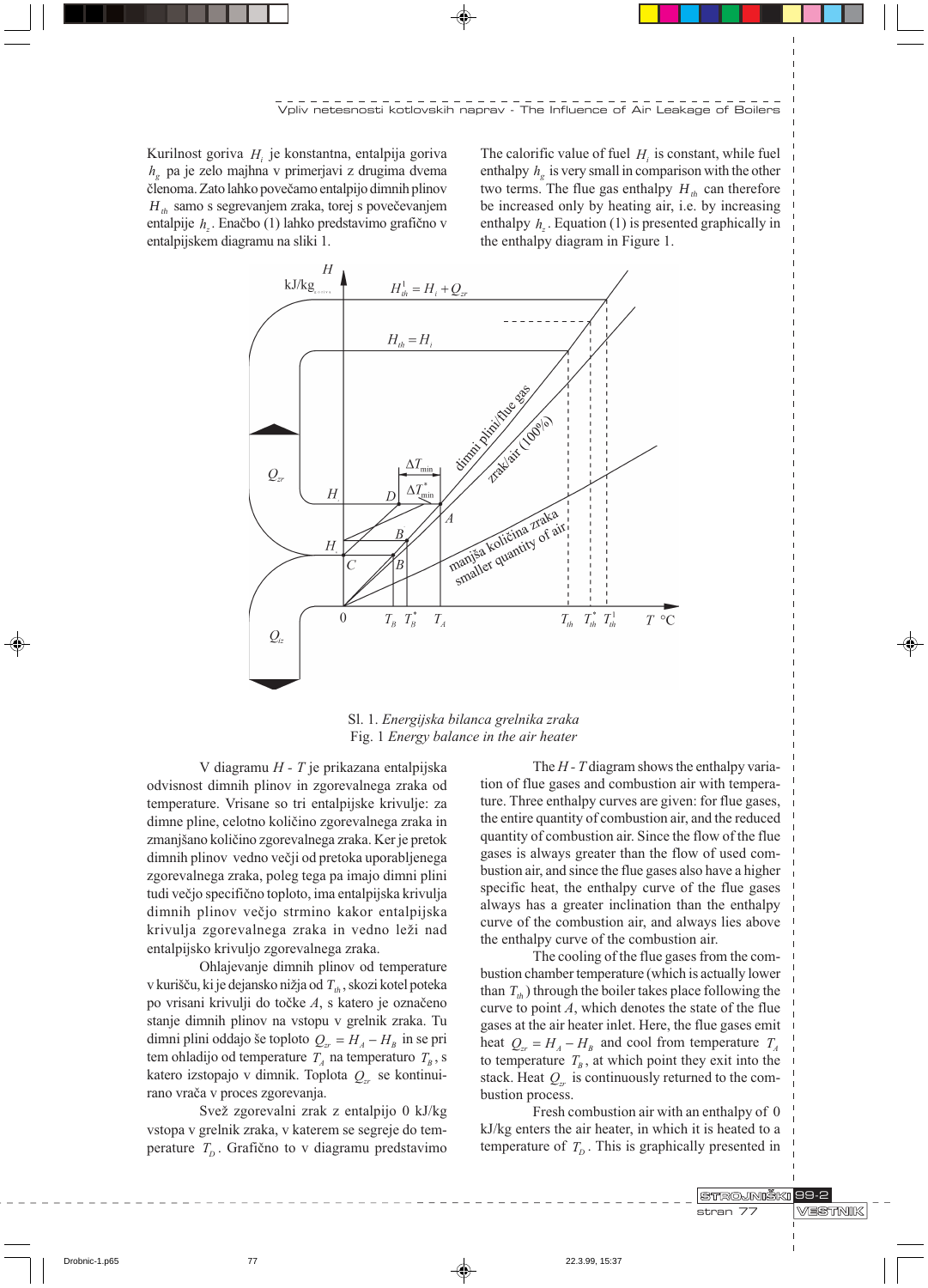tako, da entalpijsko krivuljo za 100-odstotno količino zgorevalnega zraka prenesemo iz točke 0 v točko C. V presečišču z entalpijo  $H_A$  dobimo točko D, ki pomeni stanje zgorevalnega zraka na izstopu iz grelnika zraka.

Kakor je razvidno iz diagrama, se pri takšnem protitočnem segrevanju zgorevalnega zraka pojavi na vroči strani grelnika zraka najmanjša temperaturna razlika med dimnimi plini in predgretim zrakom,  $\Delta T_{\text{min}}$ .

Z manjšanjem količine zgorevalnega zraka, ki se predgreva v grelniku zraka, postaja entalpijska krivulja zraka v diagramu  $H$  -  $T$  vedno bolj položna. Manjša količina zraka se v grelniku zraka segreje na višjo temperaturo, hkrati pa se dvigne tudi temperatura izstopajočih dimnih plinov. Ko se pri zmanjšani količini zraka  $\Delta T_{\text{min}}$  zmanjša na  $\Delta T_{\text{min}}^*$ , se temperatura dimnih plinov  $T_{\rm B}$  dvigne na  $T_{\rm B}^*$ . To pomeni, da pri manjšem pretoku zgorevalnega zraka skozi grelnik izstopajo dimni plini iz grelnika z višjo temperaturo.

# 3 RAČUNSKI MODEL **GRELNIKA ZRAKA**

Za teoretično analizo razmer v grelniku zraka je bil narejen preprost računski model, s katerim lahko ugotavljamo vpliv mešanja zraka in dimnih plinov v samem grelniku, kakor tudi vpliv dodatne količine zraka, ki vdira v kotel, na izkoristek kotla. Pomembni sta predvsem temperaturi dimnih plinov in zraka na izstopu iz grelnika. Za posamezne tipe prenosnikov so izpeljane empirične enačbe, s katerimi lahko izračunamo ti temperaturi [6]. Ker

the diagram by transferring the enthalpy curve for a 100  $\%$  quantity of combustion air from point 0 to point C. At the point of intersection of this curve with the enthalpy curve  $H_A$ , point D is obtained which represents the state of the combustion air exiting air heater.

As can be seen from the diagram, a minimum temperature difference between the flue gases and preheated air  $\Delta T_{\text{min}}$  occurs in such counter-current heating of combustion air on the hot side of the air heater.

While the quantity of combustion air (which is preheated in the air heater) is decreasing, the enthalpy curve for air in the  $H$  -  $T$  diagram is becoming less and less steep. A smaller quantity of air is heated in the heater to a higher temperature, and at the same time the temperature of the exiting flue gases increases. When at a reduced quantity of air  $\Delta T_{\text{min}}$  decreases to  $\Delta T_{\min}^*$ , the temperature of the flue gases  $T_{\rm B}$  increases to  $T_{\rm B}^*$ . This means that at smaller combustion air flow through the heater, the flue gases leave the heater at a higher temperature.

# 3 MATHEMATICAL MODEL OF THE AIR HEATER

For a theoretical analysis of conditions in the air heater a simple mathematical model was made, which enables us to examine the influence of the mixing of air and flue gases in the heater, as well as the influence of additional amounts of air entering the boiler, on the boiler's efficiency. The temperatures of the flue gases and air at the heater outlet are especially important. Empirical equations for individual types of heat exchangers have been derived which enable the calculation of these temperatures [6].



VESTNIK

89-2 STROJNIŠKI

stran 78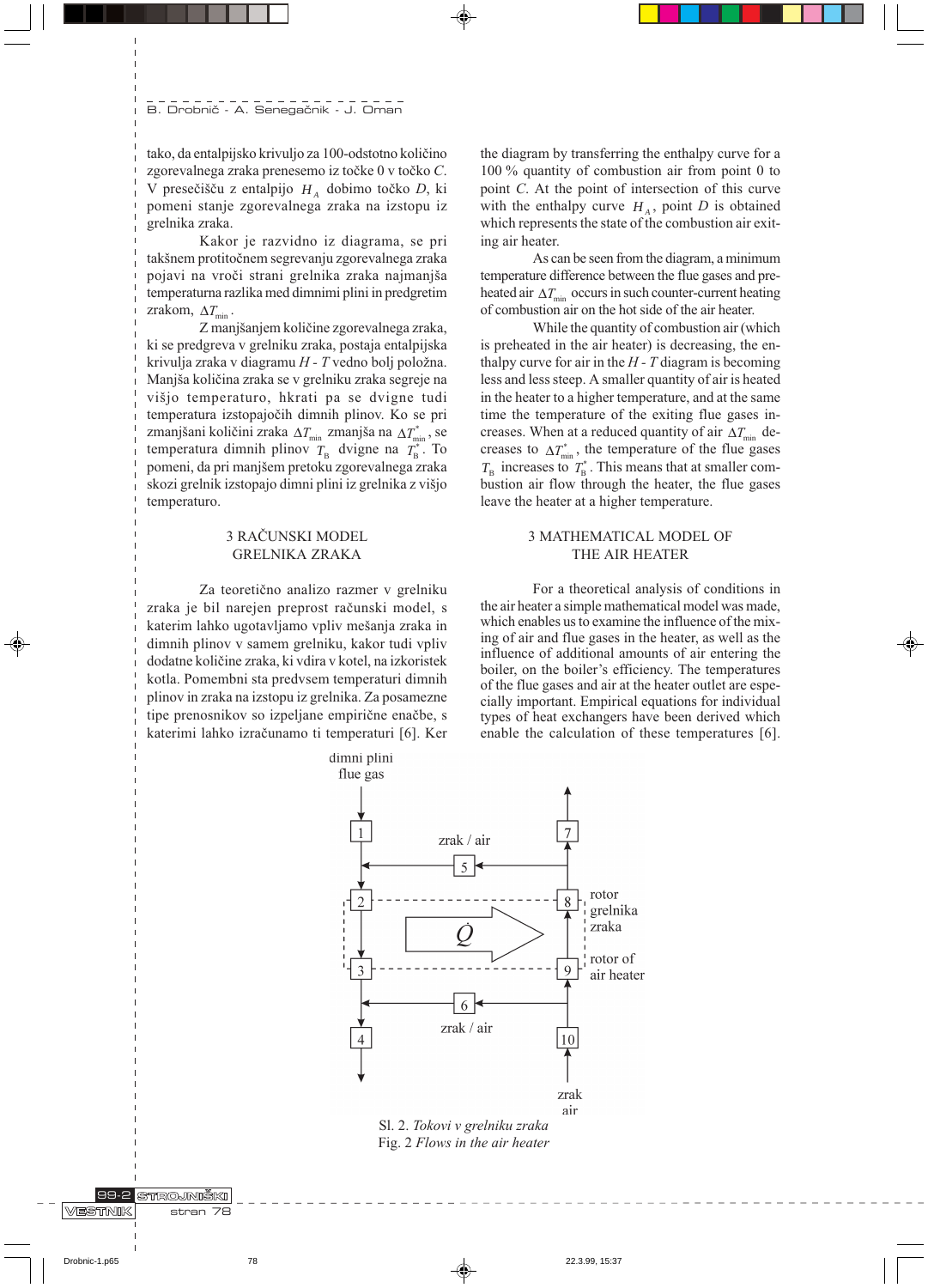so te enačbe izpeljane na podlagi laboratorijskih preskusov, kjer je mogoče zagotoviti precej dobro tesnost Ljungströmovih grelnikov, je treba netesnosti grelnika upoštevati posebej. V ta namen grelnik zraka razdelimo na več delov, kakor to prikazuje slika 2.

Za določanje temperatur v točkah 3 in 8 upoštevamo izraz za učinkovitost prenosnika toplote, ki je v [6] definirana kot:

 $\epsilon$ :

Since these equations are derived only on the basis of laboratory experiments, in which fairly good sealing of Ljungström heaters can be ensured, leakages of the heater should be taken into account separately. For this purpose, the air heater was divided into several segments, as shown in Figure 2.

The temperatures at points 3 and 8 are determined by taking into account the expression for heat exchanger efficiency, which is defined in [6] as

$$
= \frac{\dot{m}_2 c_{p,dp} (T_2 - T_3)}{(\dot{m}c_p)_{\min} (T_2 - T_9)} = \frac{\dot{m}_9 c_{p,z} (T_8 - T_9)}{(\dot{m}c_p)_{\min} (T_2 - T_9)}
$$
(2),

kjer  $(mc_p)$ <sub>nih</sub> označuje manjšo izmed toplotnih kapacitet toka zraka  $\dot{m}_9 c_{p,z}$  in dimnih plinov  $\dot{m}_2 c_{p,qp}$ . Indeksi pri veličinah se nanašajo na sliko 2. Učinkovitost grelnika je odvisna od njegove oblike, velikosti prenosnih površin, hitrosti tokov, temperatur itn.

Preostale neznane temperature nato lahko določimo z energijskimi bilancami v posameznih točkah, ki so označene na sliki 2. Pri izračunu entalpije dimnih plinov po zgorevanju pa upoštevamo še količino zraka, ki dodatno vdira v kotel. Delež toplote, ki se v kotlu prenese na vodo in vodno paro, izračunamo z izrazom:

pri katerem se označbe nanašajo na sliko 1. Ta vrednost je približno enaka izkoristku kotla. Rezultati izračunov z uporabo tega modela so predstavljeni v poglavju 5.

### **4 NETESNOST KOTLA**

Celotno kotlovsko postrojenje je pri večjih energetskih objektih izredno zapleten sistem, pri katerem je nemogoče zagotoviti popolno tesnost. Pri popolnoma tesnem sistemu bi ves zgorevalni zrak vstopal v proces zgorevanja nadzorovano. Zaradi netesnosti se v kurišču in dimnih kanalih vzdržuje podtlak, da se prepreči uhajanje dimnih plinov v okolico kotla. Zaradi podtlaka prihaja do nenadzorovanega vdora zraka. Tisti zrak, ki vdira v kotel pred končanim procesom zgorevanja, tudi sodeluje v procesu zgorevanja, medtem ko zrak, ki vdira kasneje, ne vpliva na zgorevanje, ampak navidezno povečuje razmernik zraka in znižuje temperaturo dimnim plinom. Zaradi ohranitve primernega razmernika zraka v kurišču, je treba ustrezno zmanjšati količino zraka, ki ga nadzorovano dovajamo v kotel. Z manjšo količino predgretega zraka se v grelniku zraka dimnim plinom odvzame manj toplote, zaradi česar dimni plini izstopajo z višjo temperaturo. Nenadzorovani vdori zraka v kotel torej bistveno negativno vplivajo na izkoristek kotla.

where  $(mc_p)_{\text{min}}$  denotes the lower of the heat capacities of the air flow  $\dot{m}_9 c_{p,z}$  and flue gases  $\dot{m}_2 c_{p,dp}$ . The indexes with the symbols refer to Figure 2. A heater's efficiency depends on its shape, size of transfer surfaces, flow rates, temperatures, etc.

Unknown temperatures can be determined using the energy balances for individual points as shown in Figure 2. The amount of air additionally entering the boiler is also taken into account in the calculation of flue gas enthalpy after combustion. The share of heat transferred in the boiler to water and water vapour is calculated with the following expression.

$$
\eta_Q = \frac{H_{th} - H_A}{H_i} \tag{3}
$$

where the symbols refer to Figure 1. This value approximately equals the boiler's efficiency. The results of calculations using this model are presented in section 5.

#### **4 BOILER LEAKAGE**

In large energy facilities, boiler plants are extremely complex systems in which it is impossible to ensure total sealing. In a completely sealed system, the entire quantity of combustion air would enter the combustion process in a controlled manner. However, due to leaking, underpressure is maintained in the combustion chamber and flues in order to prevent the leakage of flue gases into the boiler's surroundings. This underpressure results in uncontrolled air leakages. The air entering the boiler before the combustion process is completed also participates in the combustion process, while air entering later does not affect combustion, but apparently increases the excess air ratio and reduces the temperature of the flue gases. In order to maintain a suitable excess air ratio in the combustion chamber, the quantity of air fed to the boiler in a controlled manner needs to be appropriately reduced. A smaller quantity of preheated air in the air heater takes less heat away from fuel gases, resulting in flue flue gases exiting at a higher temperature. Uncontrolled entries of air into the boiler therefore have a marked negative effect on the boiler's efficiency.

> **STROJNIŠKI** 99-2 stran 79

VESTNIK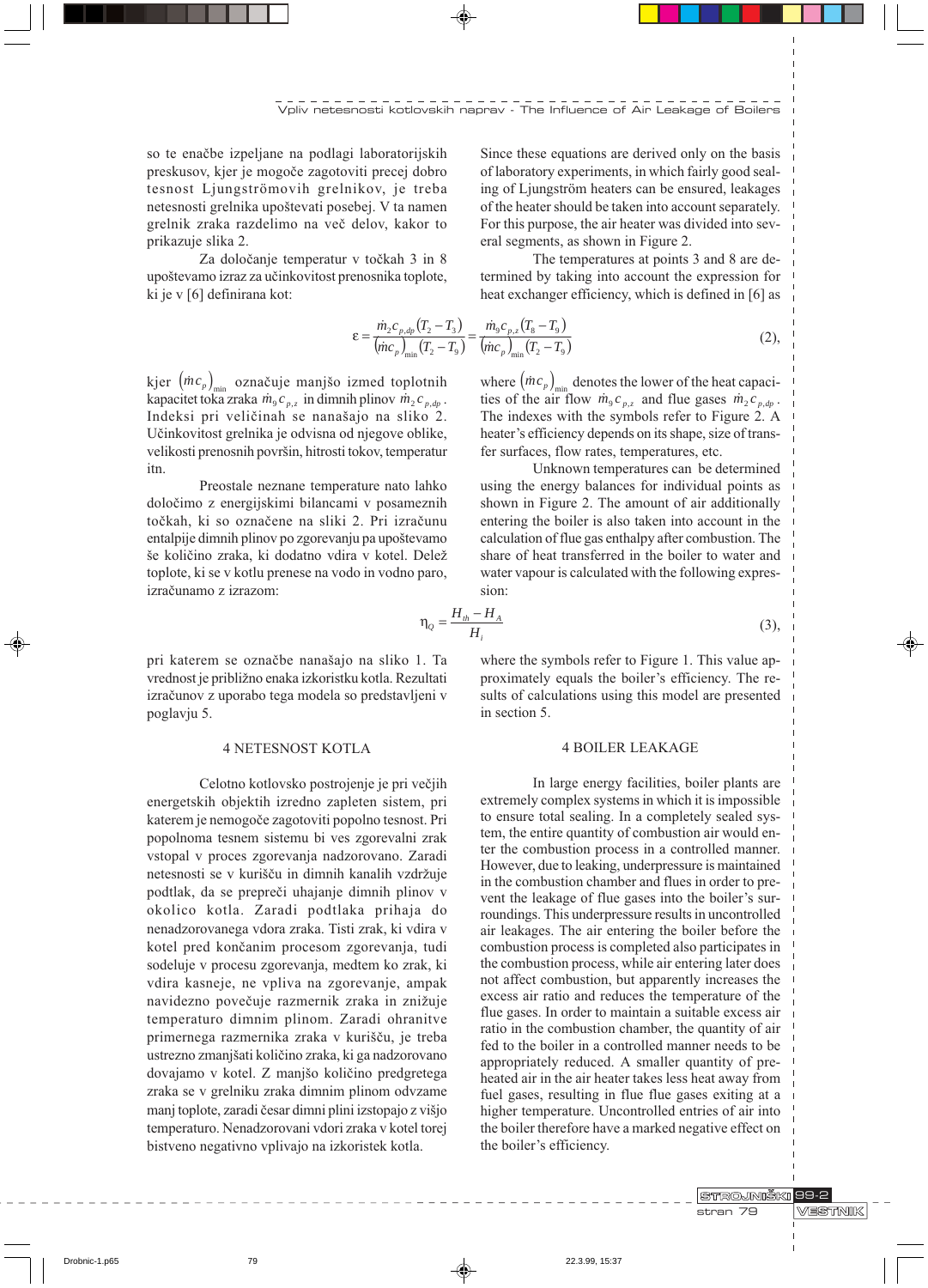Že pri načrtovanju kotlovskega postrojenja je treba oceniti, koliko zraka bo nenadzorovano vstopalo v kotel, predvsem pri mlinih za premog, dodajalnikih, sesalnih glavah, dogorevalni rešetki itn. Sčasoma se omenjene netesnosti lahko povečajo in vse več zraka nenadzorovano vdira v kotlovsko postrojenje.

# 5 VPLIVI NENADZOROVANIH **VDOROV ZRAKA**

V prejšnjih poglavjih so opisane termodinamične značilnosti netesnosti v grelniku zraka in kotlu ter spremljajoči pojavi. Za analizo netesnosti potrebujemo izhodiščne vrednosti, glede na katere izvedemo analizo, npr. podatki garancijskih meritev, podatki pred predelavo oz. remontom itn.

Značilni vplivi posameznih netesnosti so:

- Netesnost kotla se kaže v tem, da se zmanjša količina zraka skozi grelnik zraka, zaradi česar se pri "normalno" tesnem grelniku zraka zviša izstopna temperatura dimnih plinov ob nespremenjeni ali zmanjšani temperaturni razliki  $\Delta T_{\text{min}}$  med dimnimi plini in predgretim zrakom. Vpliv netesnosti kotla na temperature in delež prenesene toplote  $\eta_{\rho}$  prikazuje slika 3. Za primerjavo teoretičnih in dejanskih vrednosti so na sliki prikazane tudi izmerjene vrednosti iz preglednice 1.
- Netesnost grelnika zraka na hladnem delu povzroči znižanje izstopne temperature dimnih plinov ob nespremenjeni temperaturni razliki  $\Delta T_{\min}$  med dimnimi plini in predgretim zrakom. Omenjena netesnost termodinamično sploh ne vpliva na izkoristek kotla, ker se mešanje zraka in dimnih plinov dejansko izvede za mestom regeneracije. Če je netesnost velika, se lahko temperatura dimnih plinov zniža pod tehnološki minimum.
- Netesnost grelnika zraka na vročem delu povzroči znižanje izstopne temperature dimnih plinov ob nespremenjeni ali zvišani temperaturni razliki  $\Delta T_{\text{min}}$  med dimnimi plini in predgretim zrakom. Vpliv netesnosti na temperature in delež prenesene toplote  $\eta_{o}$  prikazuje slika 4.

Diagrama na slikah 3 in 4 sta narisana z modelom, predstavljenim v poglavju 3. Pri tem je za učinkovitost prenosnika privzeta konstantna vrednost  $\epsilon$  = 0,96, ki približno velja za prenosnik toplote, na katerem so bile izvedene meritve, predstavljene v poglavju 6. Predpostavljeno je še, da je grelnik zraka zmožen prenesti povečane toplotne tokove zaradi primešavanja ogretega zraka dimnim plinom.

The quantity of air which is expected to enter the boiler uncontrollably needs to be estimated when the boiler plant is designed, especially in coal mills, feeders, drying gas pipes, grates, etc. These leakages may increase with time and an ever greater amount of air uncontrollably enters the boiler plant.

# 5 INFLUENCES OF UNCONTROLLED **ENTRIES OF AIR**

The thermodynamic characteristics of leakage in an air heater, in a boiler, and the accompanying phenomena were described in the previous sections. To analyse leaking, we need initial values with regard to which analysis is performed, (e.g. data from acceptance tests, data prior to remodelling or refits, etc.). The characteristic influence of individual types of leakage are:

- Boiler leakage is expressed through reduction in the quantity of air passing through the air heater, resulting in an increase in flue gas outlet temperature that occurs at unchanged or reduced temperature difference  $\Delta T_{\text{min}}$  between flue gases and preheated air in a "normally" sealed air heater. The influence of boiler leakage on temperatures and share of transferred heat  $\eta_0$  are presented in Figure 3. The figure also shows the measured values from Table 1 for the comparison of theoretical and actual values.
- Air heater leakage in the cold part causes a reduction of flue gas outlet temperature at an unchanged temperature difference  $\Delta T_{\text{min}}$  between the flue gases and the preheated air. The abovementioned leakage does not at all affect the boiler's thermodynamic efficiency, since the mixing of air and flue gases actually occurs after the site of regeneration. If leakage is high, temperature may decrease below the technological minimum.
- Air heater leakage in the hot part causes a reduction of flue gas outlet temperature at an unchanged or increased temperature difference  $\Delta T_{\text{min}}$  between the flue gases and the preheated air. The influence of leakage on temperatures and share of transferred heat  $\eta_o$  are shown in Figure 4.

Figure 3 and Figure 4 were drawn using the model which was presented in section 3. Constants, that approximately apply to the conditions at which measurements referred to in Section 6 were performed, were assumed for the calculations using the model. The properties of the fuel were also similar to the measured cases. It was also assumed that the air heater is capable of handling increased heat fluxes due to the admixture of heater air with the flue gases.

89-2 STROJNIŠKI VESTNIK  $stran$  80

Drobnic-1.p65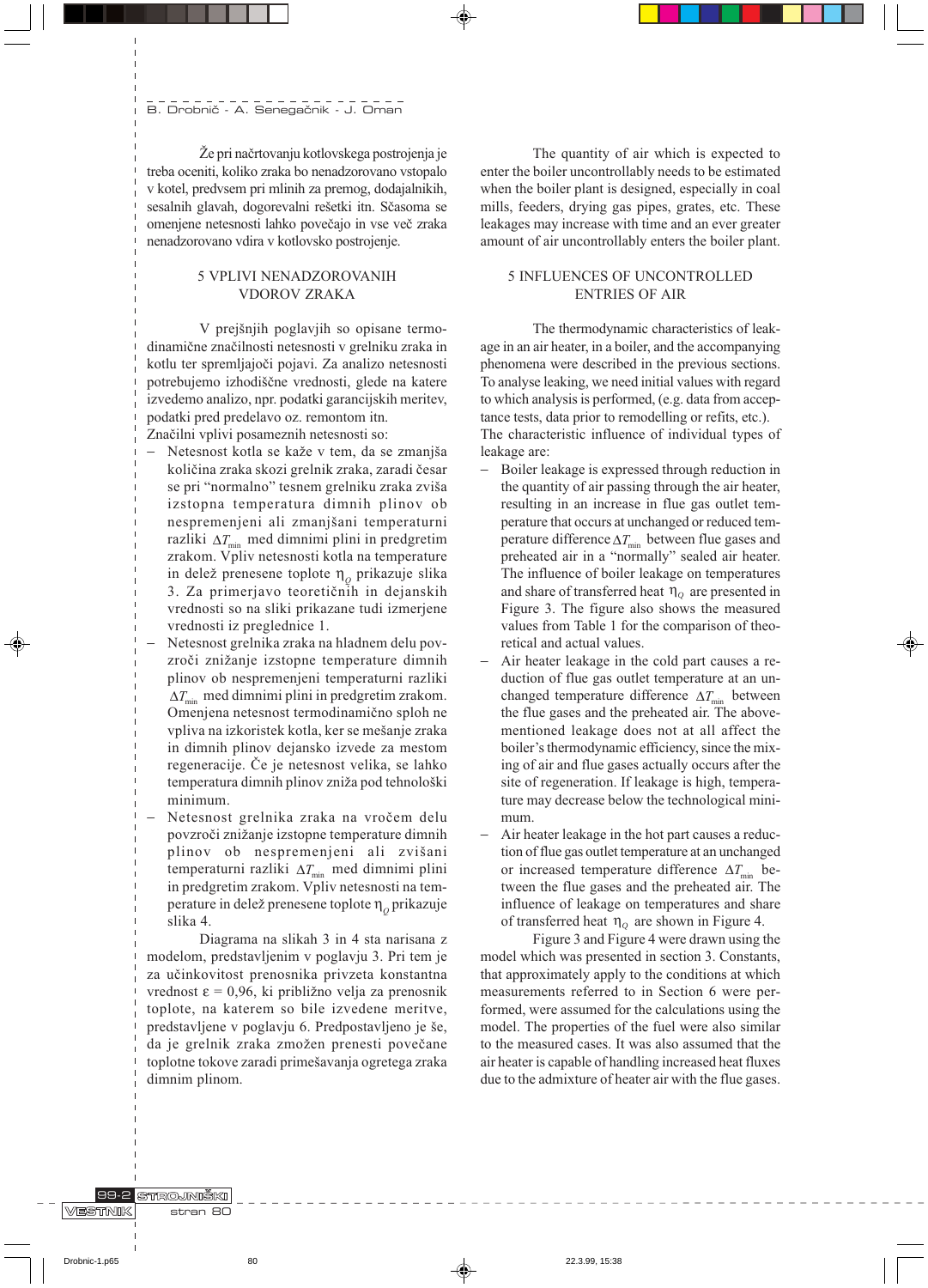



Sl. 3. Vpliv netesnosti kotla Fig. 3. Influence of boiler leakage



Sl. 4. Vpliv netesnosti grelnika zraka Fig. 4. Influence of air heater leakage

Kakor je razvidno s slik 3 in 4, je z vidika deleža prenesene toplote  $n_{o}$  na delovno snov, oziroma izkoristka kotla, najpomembneje, da se preprečijo nenadzorovani vdori zraka v kotel. Vpliv mešanja že ogretega zraka in dimnih plinov v grelniku zraka na izkoristek kotla je približno 17krat manjši od vpliva nenadzorovanih vdorov zraka.

Na sliki 3 vidimo, da se izmerjene vrednosti približno ujemajo z računsko določenimi. Pri tem je treba upoštevati, da tako na temperature, kakor tudi na delež prenesene toplote, vpliva večja vrsta prametrov, na sliki pa je prikazana samo odvisnost od deleža dodatnega zraka in kurilnosti goriva.

As can be seen from Figures 3 and 4, it is most important from the standpoint of the share of heat transferred  $\eta_0$  to the working medium, i.e. boiler efficiency, to prevent uncontrolled entries of air in the boiler. The influence of mixing of already heated air and flue gases in the air heater on the boiler's efficiency is approximately 17 times lower than the influence of uncontrolled entries of air.

Figure 3 shows that the measured values approximately match those determined by calculation. It must be taken into account that both temperatures and the share of transferred heat are influenced by a series of parameters and that the curve in the figure represents only variation with the share of additional air and the fuel's calorific value.

> STROJNIŠKI 99-2 stran 81

**VESTNIK** 

Drobnic-1.p65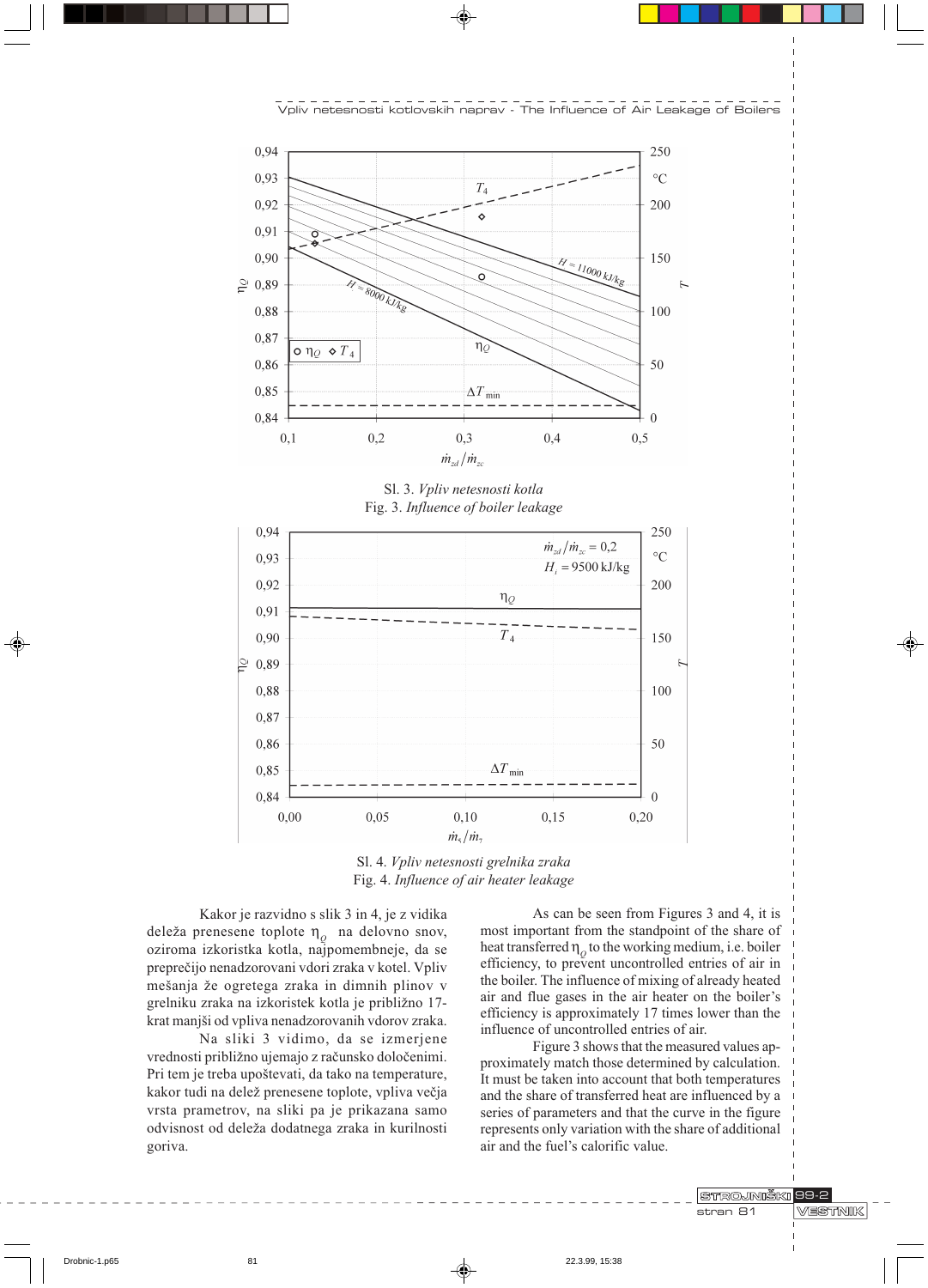# **6 MERITVE NA GRELNIKU ZRAKA**

Kot praktičen primer so v preglednici 1 zbrani podatki o dolgoletnem obratovanju termoelektrarniških grelnikov zraka. Za primerjavo imamo na voljo rezultate meritev pri novem grelniku zraka in rezultate po večletnem obratovanju. Označbe v preglednici se nanašajo na model s slike 2.

Preglednica 1. Parametri grelnika zraka

Table 1. Air heater parameters

# **6 MEASUREMENTS ON THE AIR HEATER**

As a practical example, Table 1 gives collected data on long-term operation of air heaters in thermal power plants. For comparison we used the results of measurements of a new air heater and results after several years of operation. Symbols in the table refer to the model in Figure 2.

|                                                                                                                                   |                 | nov grelnik zraka<br>new air heater<br>$[4]$ | po več letih<br>after several years<br>$[5]$ |
|-----------------------------------------------------------------------------------------------------------------------------------|-----------------|----------------------------------------------|----------------------------------------------|
| $\frac{T_{1}}{T_{4}}\frac{T_{4}}{T_{10}}$                                                                                         | $\rm ^{\circ}C$ | 325                                          | 337                                          |
|                                                                                                                                   | $\rm ^{\circ}C$ | 164                                          | 189                                          |
|                                                                                                                                   | $\rm ^{\circ}C$ | 40                                           | 40                                           |
|                                                                                                                                   | $\rm ^{\circ}C$ | 290                                          | 325                                          |
| $\dot{m}_1$                                                                                                                       | kg/s            | 490                                          | 506                                          |
| $\dot{m}_4$                                                                                                                       | kg/s            | 500                                          | 530                                          |
| $\dot{m}_{10}$                                                                                                                    | kg/s            | 375                                          | 304                                          |
| $\dot{m}_7$                                                                                                                       | kg/s            | 365                                          | 287                                          |
| $\dot{m}_{5} + \dot{m}_{6}$                                                                                                       | kg/s            | 10                                           | 17                                           |
| $\dot{m}_{zd}$                                                                                                                    | kg/s            | 40                                           | 136                                          |
| $\dot{m}_1/\dot{m}_7$<br>$\frac{\dot{m}_{1}/\dot{m}_{zc}}{(\dot{m}_{5}+\dot{m}_{6})/\dot{m}_{10}}$<br>$\dot{m}_{zd}/\dot{m}_{zc}$ |                 | 1,34<br>1,21<br>$3\%$<br>$10\%$              | 1,76<br>1,20<br>$6\%$<br>$32\%$              |

Eden bistvenih parameterov, ki vpliva na velikost izgube s toploto dimnih plinov, je njihova temperatura. Kakor je razvidno iz preglednice 1, se je ta s časom zvišala s 165 °C na 189 °C, hkrati se je temperaturna razlika med dimnimi plini in ogretim zrakom  $\Delta T_{\text{min}}$  zmanjšala s 35 °C na samo 12 °C. To nakazuje, da se sedaj v grelniku zraka segreva manjša količina zgorevalnega zraka, kar je razvidno tudi iz rezultatov v spodnjem delu preglednice 1, kjer so prikazana različna razmerja masnih tokov. Kakor vidimo, se razmerje med dimnimi plini in zgorevalnim zrakom  $\dot{m}_1/\dot{m}_{zc}$ , ki je samo funkcija razmernika zraka  $\lambda$ , ne spreminja in je približno 1,2.

Bistveno se je spremenilo razmerje med količino dimnih plinov pred grelnikom zraka in količino zraka za grelnikom zraka  $\dot{m}_1/\dot{m}_7$ . To razmerje se je zvišalo za 31 odstotkov v korist dimnih plinov, kar pomeni, da se je krepko povečal delež zraka, ki vstopa v kotel mimo grelnika zraka. To je razvidno tudi iz razmerja  $\dot{m}_{rd}/\dot{m}_{sc}$ , ki označuje delež celotnega zraka, ki gre mimo grelnika zraka. Kot vidimo, se je delež zraka, ki gre skozi grelnik zraka, z leti zmanjšal za 22 odstotkov, kar ima za posledico višje izstopne temperature dimnih plinov.

Netesnost grelnika zraka lahko izrazimo z razmerjem  $(m_5 + m_6)/m_{\nu}$ . Kakor vidimo iz preglednice, se je to razmerje z leti povečalo s 3 na

The temperature of the flue gases is an essential parameter influencing the magnitude of flue gas heat loss. As can be seen in Table 1, this increased over time from 165 to 189 °C, and at the same time the temperature difference between the flue gases and heated air  $\Delta T_{\text{min}}$  decreased from 35 °C to only 12 °C. This indicates that a smaller amount of combustion air is now being heated in the air heater, which is also evident from the results in the lower part of Table 1, which shows various mass flow ratios. As can be seen, the ratio of flue gases to combustion air  $\dot{m}_1/\dot{m}_{ac}$ , which is a function only of the excess air ratio  $\lambda$ , does not change and is approximately 1.2.

The ratio of the quantity of flue gases before the air heater to the quantity of air behind it  $\dot{m}_1/\dot{m}_2$  has changed considerably. This ratio increased by 31 % in favour of the flue gases, which means that the share of air entering the boiler and bypassing the air heater was considerably increased. This is also evident from the ratio  $\dot{m}_{rd}/\dot{m}_{rc}$ , which denotes the share of total air bypassing the air heater. As can be seen, the share of air going through the air heater decreased over the years by 22 %, which resulted in higher flue gas outlet temperatures.

Air heater leakages can be expressed by the ratio  $(\dot{m}_5 + \dot{m}_6)/\dot{m}_{2p}$ . As can be seen from the table this ratio increased over the years from 3 to 6 %, but

|               | 19-2 STROJNISKII |
|---------------|------------------|
| ' WIESTRAIK I | stran 82         |
|               |                  |

 $82$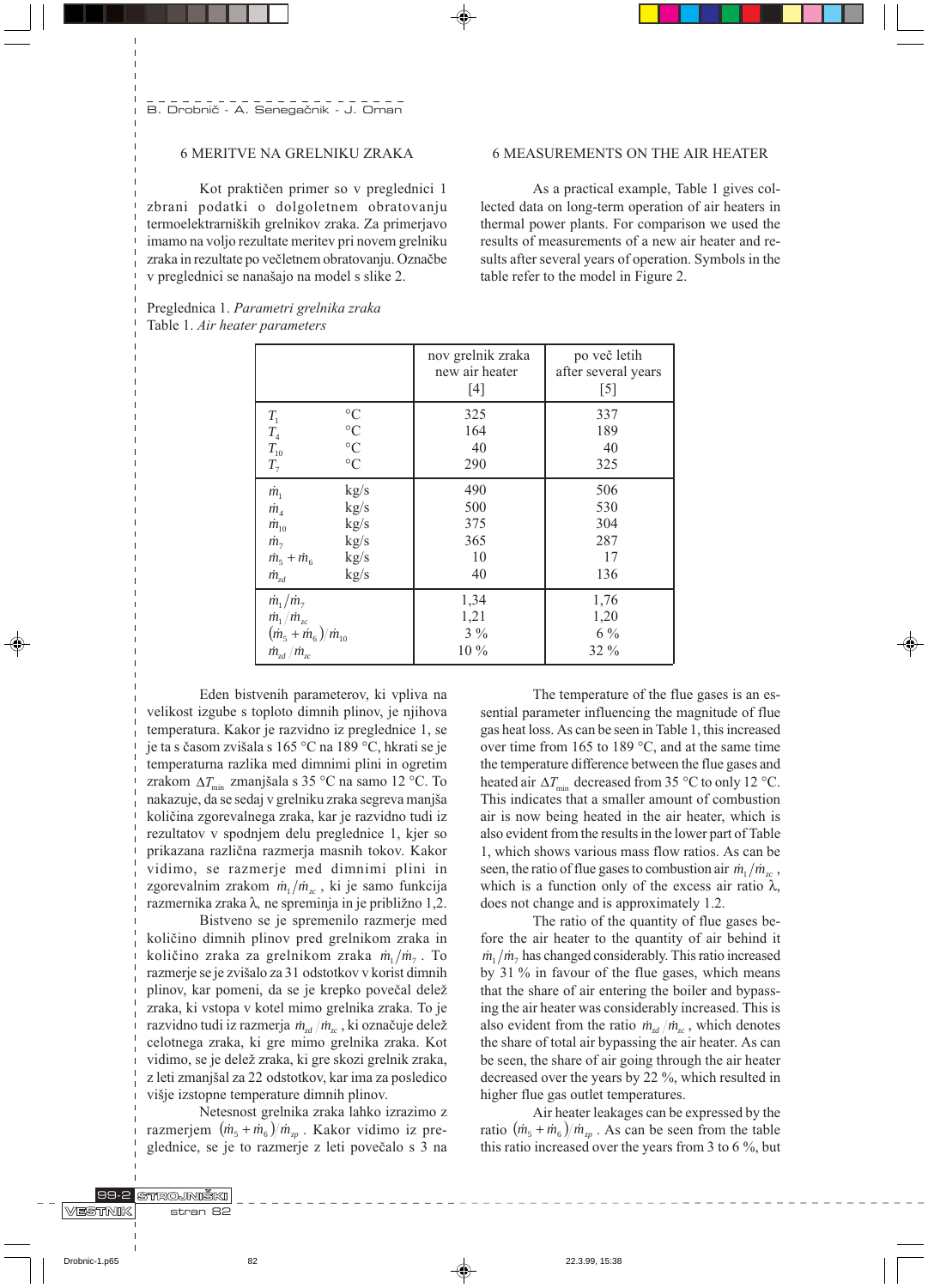6 odstotkov, kar pa je glede na rezultate obratovanja za še vedno sprejemljivo. Povečanje vdora zraka v dimne pline v grelniku zraka ne vpliva pomembno na izkoristek kotla, temveč le na velikost toplotnega toka, ki se prenaša v grelniku zraka. Vpliv primešanega zraka postane pomemben, ko se toplotni tok približa zmogljivosti grelnika zraka. Zato mora biti glavna skrb vzdrževanja tesnosti kotlovskih kanalov usmerjena v zagotavljanje projektne količine zgorevalnega zraka, ki se segreva v grelniku zraka.

#### 7 SKLEPI

Predstavljene in analizirane so tri vrste netesnosti kotlovskih naprav, nenadzorovani vdori zraka v kotel ter mešanje zraka in dimnih plinov na hladnem in vročem delu grelnika zraka. Za analizo vpliva netesnosti na delež koristno prenesene toplote iz dimnih plinov na vodo in vodno paro je predlagan preprost model, s katerim se lahko obravnavajo poljubna stanja v grelniku zraka. Izkazalo se je, da ima vsaka od analiziranih netesnosti svoj karakteristični vpliv na temperaturne razmere v grelniku zraka. Nenadzorovani vdori zraka v kotel pri običajno tesnem grelniku zraka povzročijo zvišanje izstopne temperature dimnih plinov ob zmanjšani temperaturni razliki $\Delta T_{\text{min}}$ med dimnimi plini in predgretim zrakom. Mešanje na vročem delu grelnika zraka povzroči znižanje izstopne temperature dimnih plinov ob nespremenjeni ali zvečani temperaturni razliki  $\Delta T_{\text{min}}$ . Mešanje zraka in dimnih plinov na hladnem delu grelnika zraka povzroči znižanje izstopne temperature dimnih plinov ob nespremenjeni temperaturni razliki $\Delta T_{\text{min}}$ . Izkazalo se je, da imajo nenadzorovani vdori zraka v kotel največji vpliv na izkoristek kotla, medtem ko netesnosti v grelniku zraka le malenkostno vplivajo na izkoristek kotla. Primer realnega obratovanja termoelektrarniškega grelnika zraka je pokazal, da se je v obravnavanem primeru sčasoma zmanjšala količina zraka, ki se segreva v grelniku zraka, zaradi česar je izkoristek kotla manjši. Hkrati se je netesnost grelnika zraka zvečala od 3 na 6 odstotkov, kar pa nima bistvenega vpliva na izkoristek kotla.

this is still acceptable with respect to the performance of the plant. The increased entry of air into the flue gases in the air heater does not have a significant influence on boiler efficiency, but only on the magnitude of heat flux which occurs in the air heater. The influence of admixed air becomes important when the heat flux approaches the capacity of the air heater. The basic task of maintaining seals on boiler ducts must be geared towards ensuring planned quantities of combustion air heated in the heater.

#### 7 CONCLUSIONS

Three types of air leakage in a boiler (uncontrolled entries of air into the boiler, and mixing of air and flue gases in the cold and hot parts of the air heater) are presented and analysed. A simple model is proposed for the analysis of the influence of leaking on the share of usefully transferred heat from flue gases to water and water vapour, which can be used to analyse any state in the air heater. It turns out that each of the analysed types of leakage has a characteristic influence on the temperature conditions in the air heater. Uncontrolled entries of air into the boiler of an otherwise sealed air heater cause an increase in the flue gas outlet temperature at a reduced temperature difference  $\Delta T_{\text{min}}$  between the flue gases and preheated air. Mixing in the hot part of the air heater causes a reduction of flue gas outlet temperature at unchanged or increased temperature difference  $\Delta T_{\text{min}}$ . Mixing of air and flue gases in the cold part of the air heater causes a reduction of flue gas outlet temperature at unchanged temperature difference  $\Delta T_{\text{min}}$ . It was shown that uncontrolled entries of air into the boiler have the greatest influence on the boiler's efficiency, while leakage in the air heater affects it only slightly. An example of real operation of an air heater at a thermal power plant showed that the quantity of air heated in the heater in the studied case decreased over time, which resulted in reduced boiler efficiency. At the same time, the leakage of the air heater increased from 3 to 6  $\%$ ; this affected the magnitude of heat flux which occurs in the air heater, but did not have a significant influence on boiler efficiency.

> STROJNIŠKI 99-2 stran 83